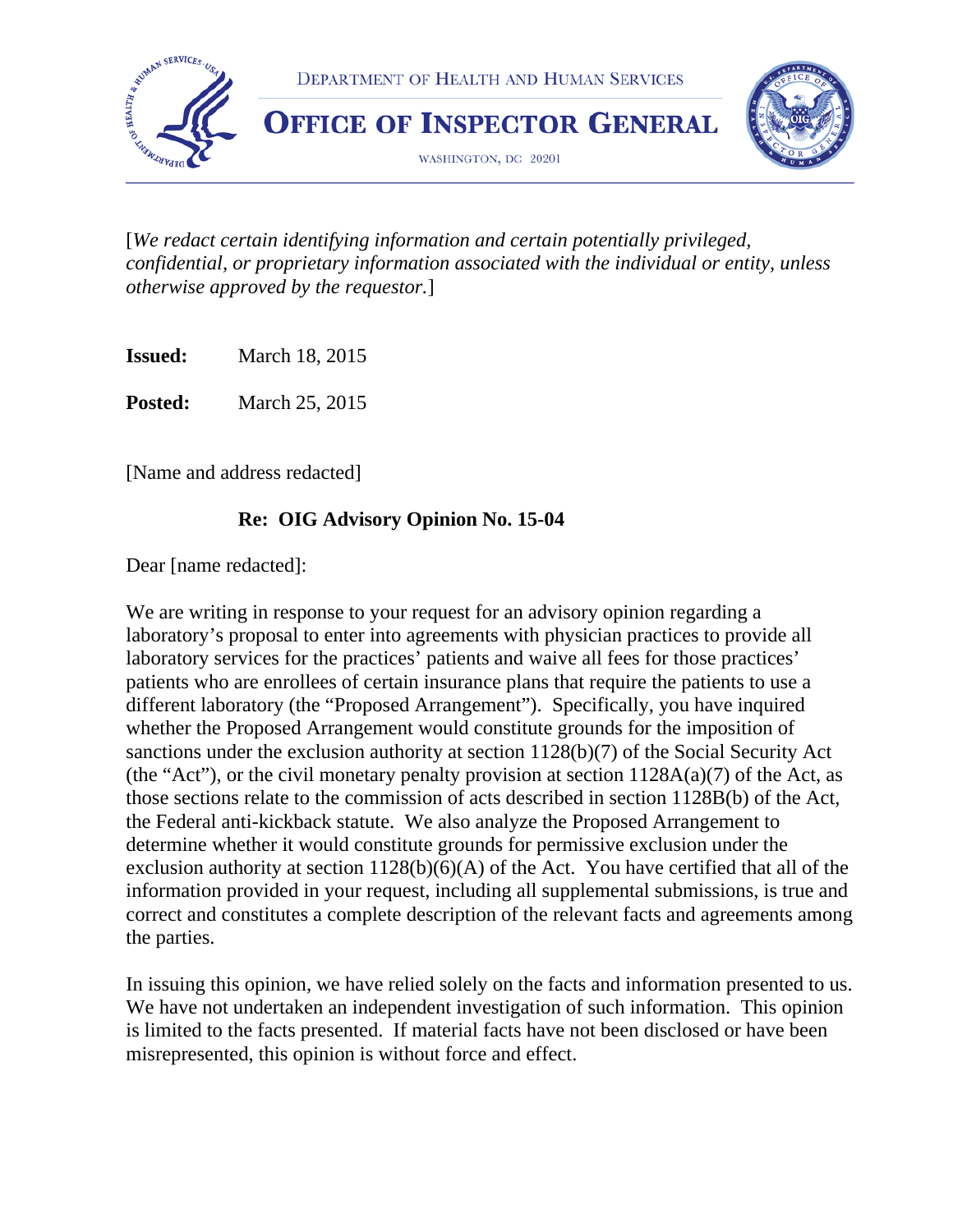Based on the facts certified in your request for an advisory opinion and supplemental submissions, we conclude that the Proposed Arrangement could potentially generate prohibited remuneration under the anti-kickback statute and that the Office of Inspector General ("OIG") could potentially impose administrative sanctions on [name redacted] under sections 1128(b)(7) or 1128A(a)(7) of the Act (as those sections relate to the commission of acts described in section 1128B(b) of the Act) in connection with the Proposed Arrangement. Any definitive conclusion regarding the existence of an antikickback violation requires a determination of the parties' intent, which determination is beyond the scope of the advisory opinion process. In addition, we conclude that the Proposed Arrangement could constitute grounds for permissive exclusion under the exclusion authority at section  $1128(b)(6)(A)$  of the Act.

This opinion may not be relied on by any persons other than [name redacted], the requestor of this opinion, and is further qualified as set out in Part IV below and in 42 C.F.R. Part 1008.

# **I. FACTUAL BACKGROUND**

 $\overline{a}$ 

[Name redacted] (the "Requestor") is a multi-regional medical laboratory that provides clinical laboratory, anatomic pathology, and forensic pathology services to hospitals, long-term care and assisted living facilities, physicians, businesses, and government agencies. The Requestor operates 45 patient service centers in [states redacted]. Typically, when the Requestor's physician-practice clients order laboratory tests, their patients go to one of these patient service centers where the patient's blood is drawn, or other sample is collected, and then is tested at a laboratory site. The Requestor transmits the results back to the physician practice in the manner the physician requested (hard copy, facsimile, or electronically). $<sup>1</sup>$ </sup>

According to the Requestor, some physician practices have expressed a desire to work with a single laboratory for ease of communication and consistency in the reporting of test results. The Requestor notes that, for example, different laboratories use different reference ranges in reporting test results, and each laboratory requires a different interface for transmitting test reports electronically.<sup>2</sup> However, the Requestor certified

<sup>&</sup>lt;sup>1</sup> The Requestor currently has a small number of physician-practice clients that draw their patients' samples themselves, send the samples to the Requestor for testing, and bill their patients' health plans for the tests. The Requestor would not offer the Proposed Arrangement to these physician practices.

<sup>&</sup>lt;sup>2</sup> The Requestor currently provides a limited-use interface to physician practices for these electronic transmissions and would continue to do so under the Proposed Arrangement. The Requestor certified that some electronic medical record system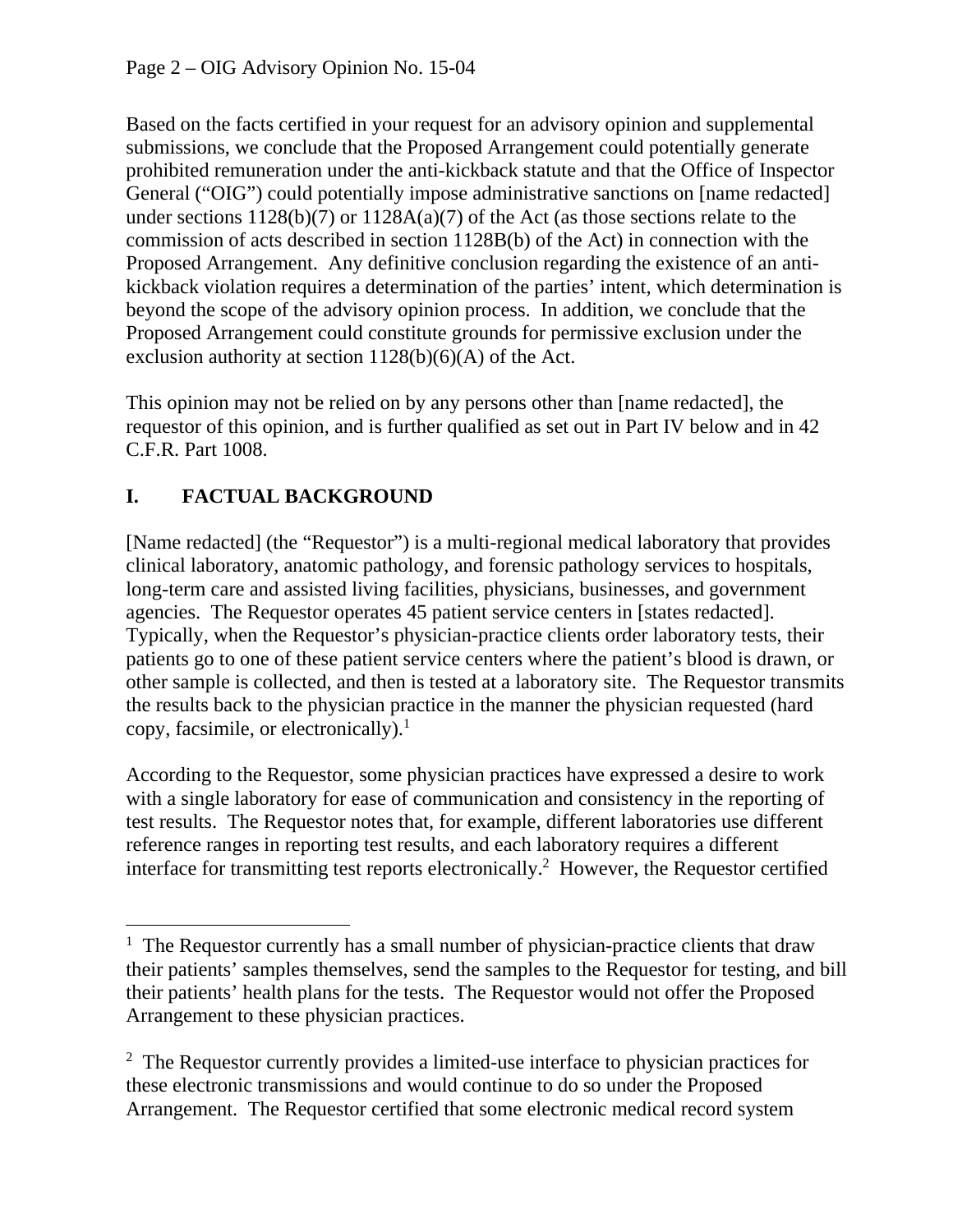$\overline{a}$ 

that approximately 70 percent of the Requestor's physician-practice clients have patients who are enrolled in insurance plans that require their enrollees to use a particular laboratory ("Exclusive Plans"), and physician practices have indicated that between 10 percent and 40 percent of their patients are enrollees of Exclusive Plans. If the Requestor is not the Exclusive Plan's designated laboratory, then the Exclusive Plan would not pay the Requestor for any testing performed on the Exclusive Plan's enrollees (even as an out-of-network provider). The Requestor certified that the Exclusive Plans do not include any individuals with Federal health care program coverage as their primary insurance, but some plan enrollees could have Federal health care program coverage as their secondary insurance.

Under the Proposed Arrangement, the Requestor would enter into agreements with physician practices to provide all laboratory services required by the physician practices' patients, regardless of the patients' health plan coverage.<sup>3</sup> If a physician whose practice has an agreement with the Requestor orders a laboratory test from the Requestor for an Exclusive Plan enrollee, the Requestor would not bill the patient, the physician practice, the Exclusive Plan, or any secondary insurer for the test. The Requestor would bill all other patients, whether privately insured or covered by a Federal health care program,<sup>4</sup> in accordance with fee schedules or contracted rates. Under the written agreement between the parties, physicians would be required to represent that neither the physician nor the practice would receive any financial benefit from the Requestor's provision of laboratory services at no charge to Exclusive Plan enrollees, including any financial benefit by virtue of participating in an incentive plan that would pay the physician practice or the physicians a bonus or issue a penalty based upon the physician practice's or physician's utilization of laboratory services. The Requestor certified that it would provide no items, services, or financial benefits, other than the limited-use interface, to physician practices in connection with the Proposed Arrangement.

vendors charge physician practices a monthly maintenance fee for the interface, but the Requestor would not pay these fees on behalf of physician practices.

 $3$  The Requestor stated that physicians may recommend the Requestor to the patient, but, because of state and Federal laws regarding patient choice, physicians may not require that the patient use the Requestor.

<sup>4</sup> The Requestor has a separate program to assist uninsured patients. We have not been asked to opine on, and we express no opinion regarding, this separate program.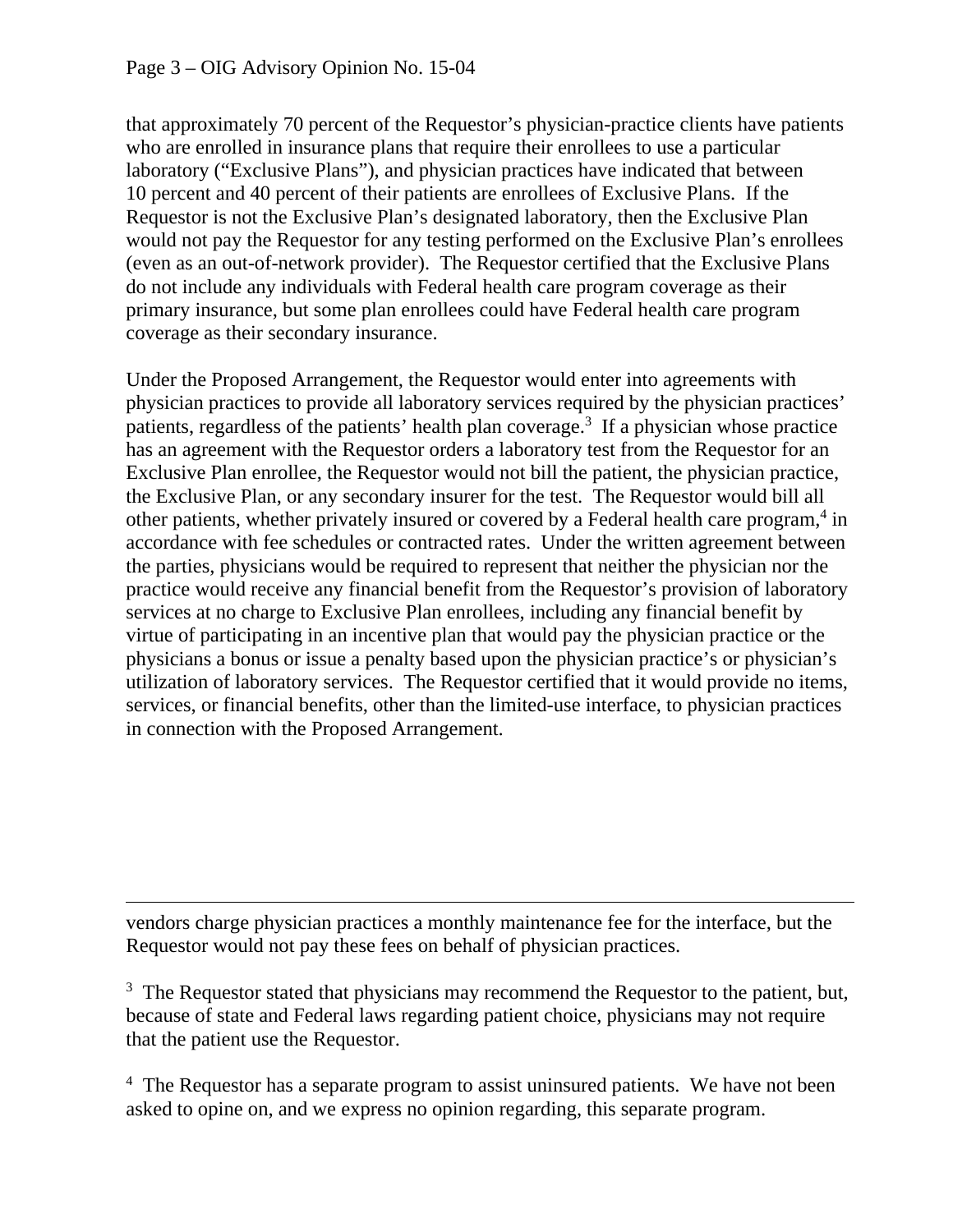## **II. LEGAL ANALYSIS**

#### **A. Law**

The anti-kickback statute makes it a criminal offense to knowingly and willfully offer, pay, solicit, or receive any remuneration to induce or reward referrals of items or services reimbursable by a Federal health care program. See section 1128B(b) of the Act. Where remuneration is paid purposefully to induce or reward referrals of items or services payable by a Federal health care program, the anti-kickback statute is violated. By its terms, the statute ascribes criminal liability to parties on both sides of an impermissible "kickback" transaction. For purposes of the anti-kickback statute, "remuneration" includes the transfer of anything of value, directly or indirectly, overtly or covertly, in cash or in kind.

The statute has been interpreted to cover any arrangement where one purpose of the remuneration was to obtain money for the referral of services or to induce further referrals. See, e.g., United States v. Borrasi, 639 F.3d 774 (7th Cir. 2011); United States v. McClatchey, 217 F.3d 823 (10th Cir. 2000); United States v. Davis, 132 F.3d 1092 (5th Cir. 1998); United States v. Kats, 871 F.2d 105 (9th Cir. 1989); United States v. Greber, 760 F.2d 68 (3d Cir. 1985), cert. denied, 474 U.S. 988 (1985). Violation of the statute constitutes a felony punishable by a maximum fine of \$25,000, imprisonment up to five years, or both. Conviction will also lead to automatic exclusion from Federal health care programs, including Medicare and Medicaid. Where a party commits an act described in section 1128B(b) of the Act, the OIG may initiate administrative proceedings to impose civil monetary penalties on such party under section 1128A(a)(7) of the Act. The OIG may also initiate administrative proceedings to exclude such party from the Federal health care programs under section 1128(b)(7) of the Act.

Section 1128(b)(6)(A) of the Act permits the Secretary of Health and Human Services (the "Secretary") to exclude any individual or entity that the Secretary determines submitted or caused to be submitted bills or requests for payment to Medicare or a State health care program containing charges for items or services furnished substantially in excess of such individual's or entity's usual charges (or, in applicable cases, substantially in excess of such individual's or entity's costs) for such items or services, unless the Secretary finds there is good cause for such bills or requests containing such charges or costs.

#### **B. Analysis**

Under the Proposed Arrangement, the Requestor would provide free services to certain patients to secure all business, including Federal health care program business, from physician practices. The Proposed Arrangement potentially implicates the anti-kickback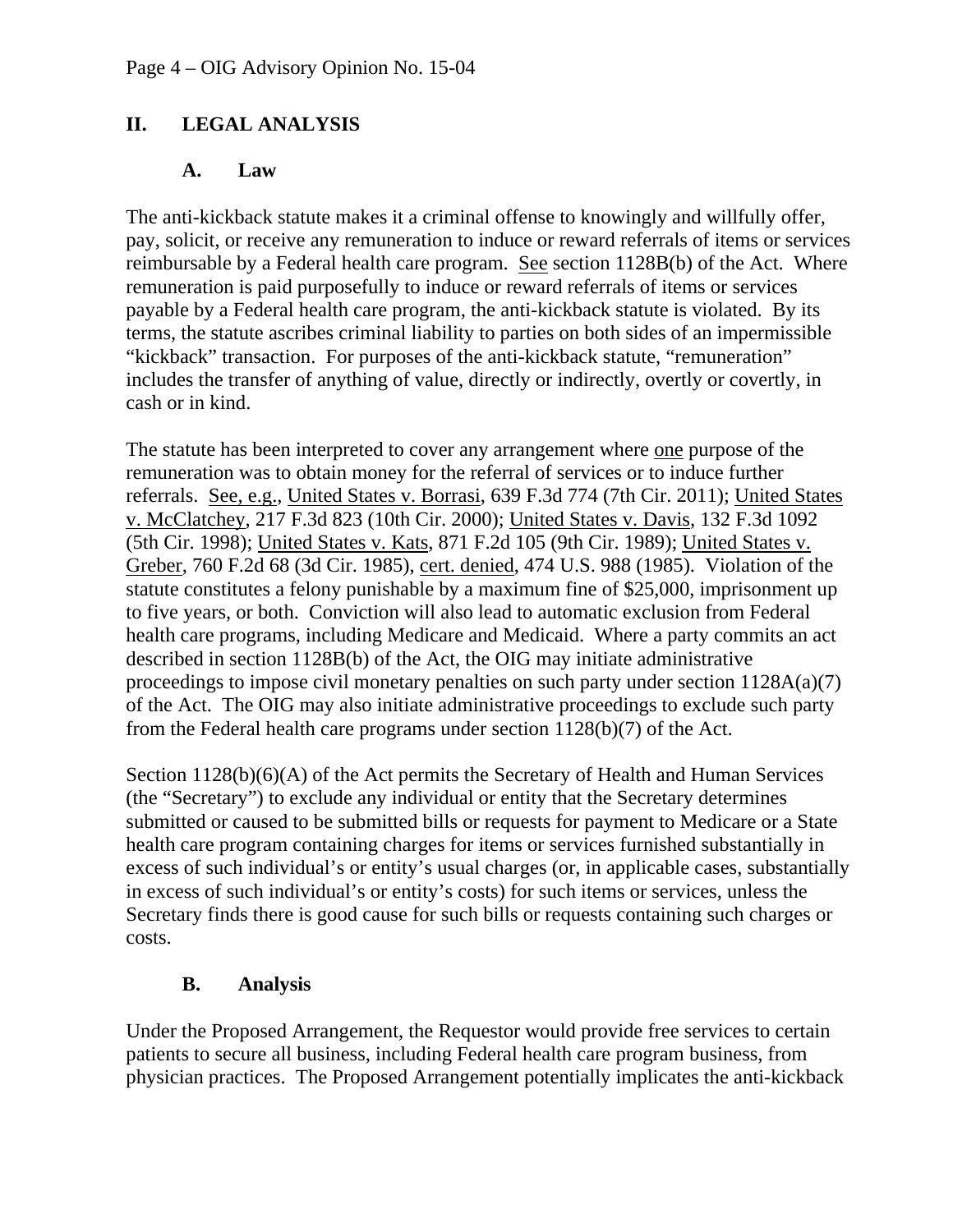$\overline{a}$ 

statute and the prohibition on charging Medicare or State health care programs substantially in excess of the provider's or supplier's usual charges.

1. Anti-kickback Statute

To implicate the anti-kickback statute, certain factors must be present, including: (a) an item or service for which payment may be made, in whole or in part, by a Federal health care program; (b) a referral or recommendation (or offer or solicitation of a referral or recommendation) for that item or service; and (c) remuneration (or the offer of remuneration) to a potential source of the referral or recommendation (or the solicitation or receipt of remuneration by a potential referral source). Under the Proposed Arrangement, physicians would refer both privately insured patients and Federal health care program beneficiaries to the Requestor for laboratory testing. The Proposed Arrangement clearly involves referrals and federally payable services; the main purpose of the Proposed Arrangement is to secure all of the referrals, including services that would be rendered to Federal health care program beneficiaries, from participating physician practices. Thus, we must analyze whether any remuneration could flow to a source of referrals or recommendations under the Proposed Arrangement.

The OIG's position on the provision of free or below-market goods or services to actual or potential referral sources is longstanding and clear: such arrangements are suspect and may violate the anti-kickback statute, depending on the circumstances. If the physicians or the physician practices would receive remuneration from the Requestor, the antikickback statute would be implicated.<sup>5</sup>

The Requestor certified that physicians and physician practices would receive no financial benefit as a result of the Proposed Arrangement, in part because none of the samples would be drawn in physician offices, and thus the physician practices would not bill for the draw or the testing. The Requestor noted that the OIG has acknowledged that a limited-use interface, such as the interface the Requestor already provides to the

<sup>&</sup>lt;sup>5</sup> We recognize that patients ultimately may choose which laboratory performs their tests and, in that sense, also could be a source of referrals. Further, because some of the Exclusive Plan enrollees could have Federal health care program coverage as their secondary insurance, the Requestor's services are services for which payment may be made by a Federal health care program. However, because a crucial element of the Proposed Arrangement is that no payor would be billed for services performed for Exclusive Plan enrollees, and we have no facts to suggest that the free services would have any tie to other federally payable services that the Requestor would render to Exclusive Plan enrollees, we believe that the remuneration offered to patients presents a low risk of fraud and abuse under the anti-kickback statute.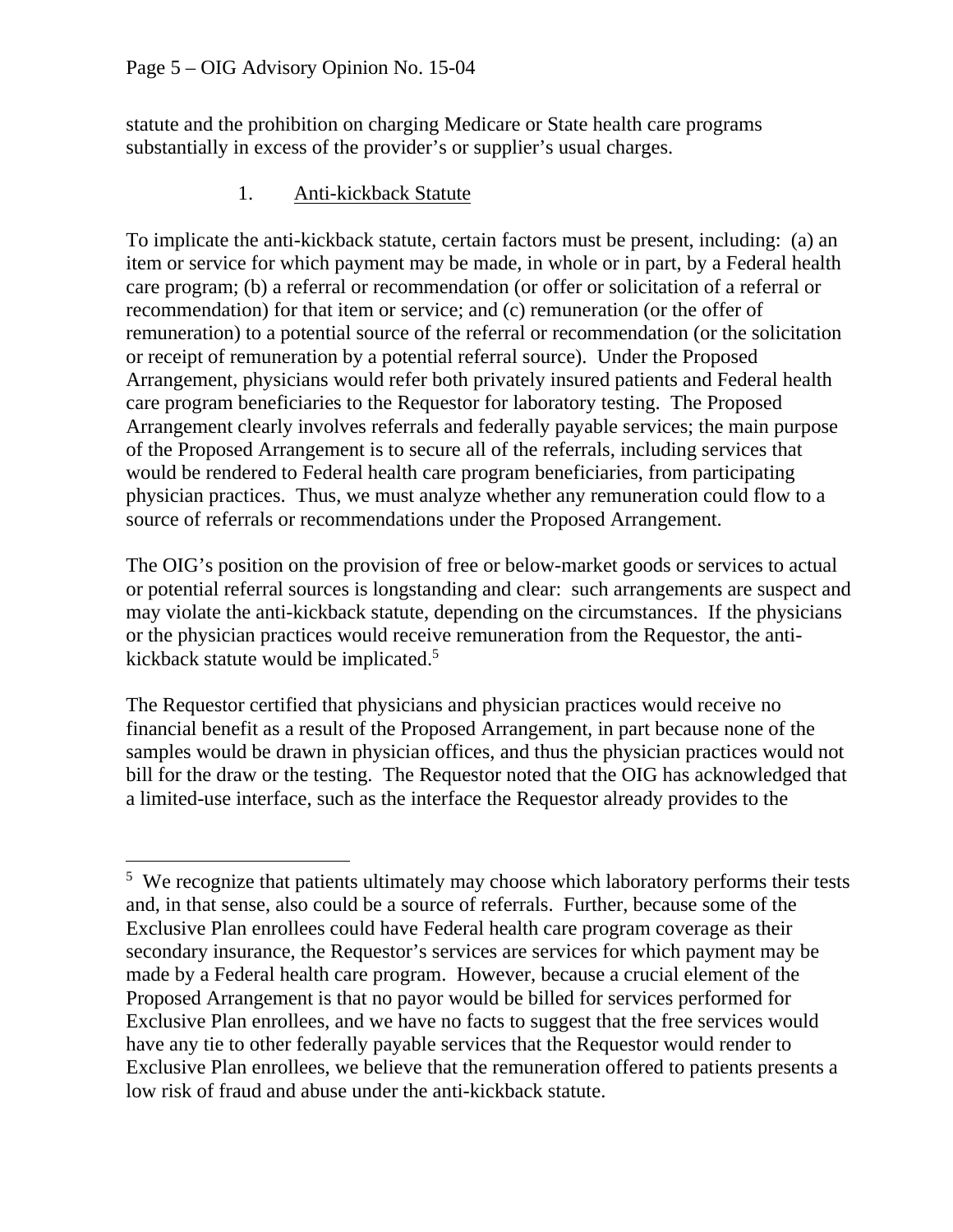physician practices, is not itself remuneration.<sup>6</sup> However, although the physicians and physician practices would not receive direct payments under the Proposed Arrangement, the Requestor certified to other facts that we believe, in combination, would amount to remuneration. First, according to the Requestor, physician practices have expressed a preference to work with a single laboratory because of the convenience of receiving all test results with consistent reference ranges and the efficiency gained from maintaining a single interface with a single laboratory. Second, although the interfaces themselves may be free, the Requestor stated that some electronic medical record system vendors charge physician practices a monthly maintenance fee in connection with the interface. The Proposed Arrangement could relieve physician practices of this expense for any interface that the physician practice no longer would maintain. Thus, under the Proposed Arrangement, by declining to charge certain patients, the Requestor would offer physician practices a means to work solely with the Requestor, reducing administrative and possibly financial burdens associated with using multiple laboratories. For these reasons, we cannot rule out with sufficient confidence the possibility that, for particular agreements with physician practices, the Requestor would be offering remuneration to induce the referral of Federal health care program beneficiaries under the Proposed Arrangement. Further, the Requestor has not presented discernable quality or safety improvements that would be gained by reducing these burdens<sup>7</sup> or any other safeguards that would make this remuneration low risk under the anti-kickback statute; in fact, the Requestor's proposed actions could result in inappropriate steering of patients, including Federal health care program beneficiaries.

## 2. Substantially in Excess

 $\overline{a}$ 

Section  $1128(b)(6)(A)$  of the Act, the "substantially in excess" provision, is a permissive exclusion authority designed to prevent individuals and entities from charging the Medicare and Medicaid programs substantially more than their usual charges to other payors for the same items or services. The OIG has attempted on numerous occasions to provide definitive guidance on this provision. However, we have not finalized definitions for "substantially in excess" or "usual charges." We have clearly stated that

 $6$  See, e.g., 78 Fed. Reg. 79202, 79210 (Dec. 27, 2013) ("donation of free access to an interface used only to transmit orders for the donor's services to the donor and to receive the results of those services from the donor would be integrally related to the donor's services. As such, the free access would have no independent value to the recipient apart from the services the donor provides and, therefore, would not implicate the antikickback statute."). We have not been asked to opine, and express no opinion, on the particular interface provided by the Requestor.

 $<sup>7</sup>$  It is also possible that the Exclusive Plans whose enrollees are referred to the Requestor</sup> may not have access to, or a record of, important test results for such enrollees.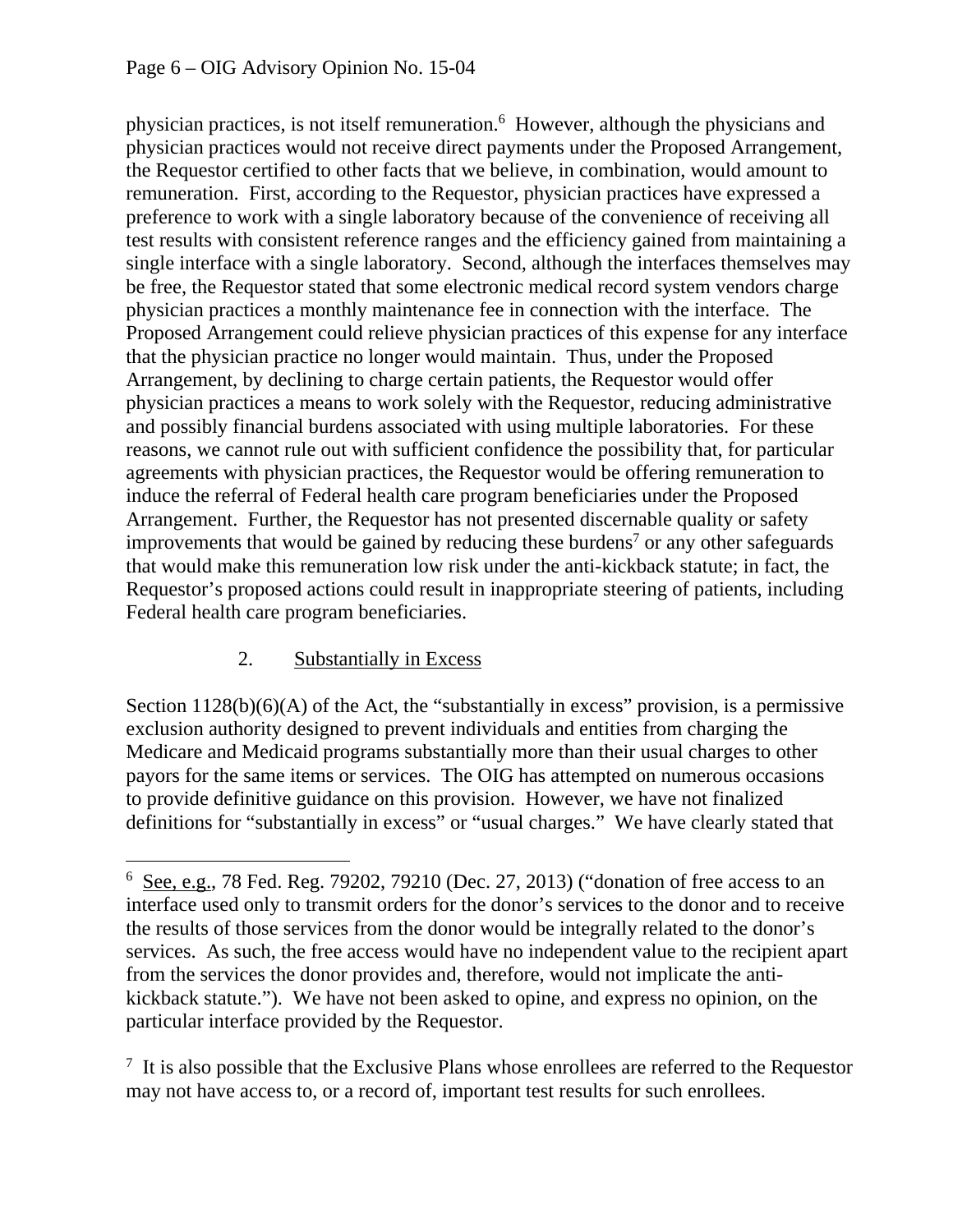$\overline{a}$ 

supplier that provides discounts or free services to uninsured or underinsured patients,<sup>8</sup> we would not use this authority to exclude or attempt to exclude any provider or but this policy statement does not apply to the Proposed Arrangement. Under the Proposed Arrangement, the Requestor would provide free services to patients who are insured and whose services could be covered if they were to use the laboratory designated by their insurance plan.

 unless it is discounting close to half of its non-Medicare or non-Medicaid business."9 We have also stated that "a provider need not even worry about section  $1128(b)(6)(A)$ , Under the facts supplied by the Requestor, however, it is possible that some of the agreements into which the Requestor would enter under the Proposed Arrangement could cause the Requestor to provide free services to a large portion of the non-Medicare/Medicaid business referred to it. According to the Requestor, 70 percent of its physician-practice clients have indicated that between 10 percent and 40 percent of their patients are enrollees of Exclusive Plans. With percentages that high, it is plausible that more than half of the non-Medicare or non-Medicaid patients would be receiving free services, while Medicare and Medicaid would be charged at the regular rate. Thus, the Proposed Arrangement would essentially result in a two-tiered pricing structure. A substantial number of patients (all patients insured by Exclusive Plans) would receive services for free, regardless of financial need. The Requestor has provided no reason to offer free services other than to remove an obstacle to the physician practices referring all of their laboratory business to the Requestor.

The substantially in excess provision is not designed to prevent providers and suppliers from negotiating their rates with private plans. However, the Proposed Arrangement is not an example of negotiating discounts with certain private payors that may result in rates slightly less than the rate Medicare pays. Instead, the Proposed Arrangement would completely relieve patients and their Exclusive Plans of any obligation to pay in order to

http://oig.hhs.gov/fraud/docs/alertsandbulletins/2004/FA021904hospitaldiscounts.pdf ("it will continue to be the OIG's enforcement policy that, when calculating their 'usual charges' for purposes of section 1128(b)(6)(A), individuals and entities do not need to consider free or substantially reduced charges to (i) uninsured patients or (ii) underinsured patients who are self-paying patients for the items or services furnished"); see also "Addendum to Hospital Discounts Offered to Patients Who Cannot Pay Their Hospital Bills," (June 2007), available at

[http://oig.hhs.gov/fraud/docs/alertsandbulletins/2007/revised%20addendum%20to%20u](http://oig.hhs.gov/fraud/docs/alertsandbulletins/2007/revised%20addendum%20to%20uninsured%20guidance%20_4_%20_2_%20_2_.pdf)  ninsured%20guidance%20\_4\_%20\_2\_%20\_2\_.pdf.

<sup>9</sup> Letter from Kevin G. McAnaney, Chief, Industry Guidance Branch, dated April 26, 2000, available at http://oig.hhs.gov/fraud/docs/safeharborregulations/lab.htm.

<sup>&</sup>lt;sup>8</sup> See "Hospital Discounts Offered to Patients Who Cannot Pay Their Hospital Bills," (February 2004), available at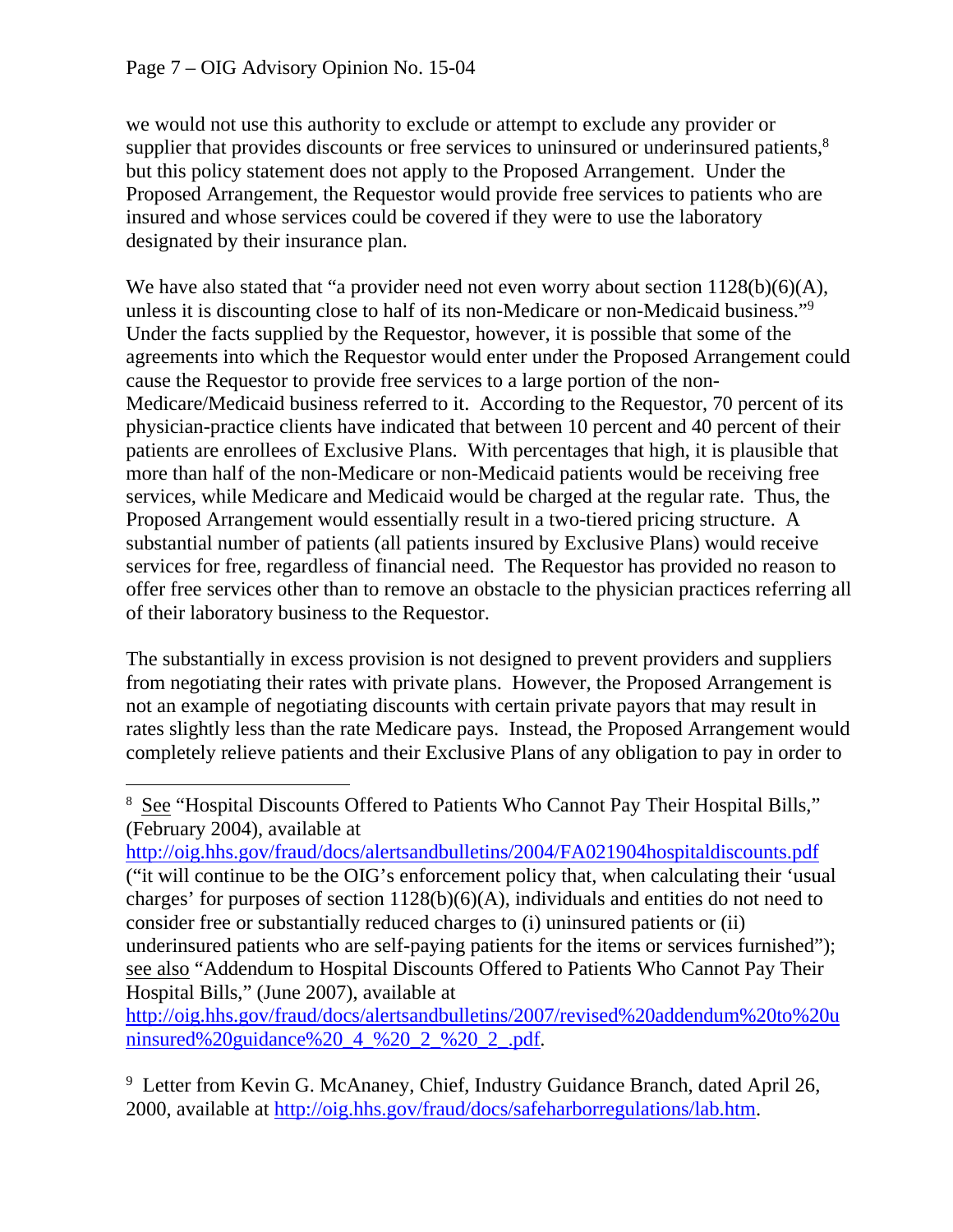pull through all of the Federal health care program business, which would be charged at the full rate. Without examining the data from every physician practice with which the Requestor would contract, which would be outside the scope of the advisory opinion process, we cannot determine whether the Requestor would violate the substantially in excess provision. However, we have sufficient information to conclude that the Proposed Arrangement poses too high of a risk of violating that provision to grant it prospective immunity under our authorities.

# **III. CONCLUSION**

Based on the facts certified in your request for an advisory opinion and supplemental submissions, we conclude that the Proposed Arrangement could potentially generate prohibited remuneration under the anti-kickback statute and that the OIG could potentially impose administrative sanctions on [name redacted] under sections 1128(b)(7) or 1128A(a)(7) of the Act (as those sections relate to the commission of acts described in section 1128B(b) of the Act) in connection with the Proposed Arrangement. Any definitive conclusion regarding the existence of an anti-kickback violation requires a determination of the parties' intent, which determination is beyond the scope of the advisory opinion process. In addition, we conclude that the Proposed Arrangement could constitute grounds for permissive exclusion under the exclusion authority at section  $1128(b)(6)(A)$  of the Act.

# **IV. LIMITATIONS**

The limitations applicable to this opinion include the following:

- This advisory opinion is issued only to [name redacted], the requestor of this opinion. This advisory opinion has no application to, and cannot be relied upon by, any other individual or entity.
- This advisory opinion may not be introduced into evidence by a person or entity other than [name redacted] to prove that the person or entity did not violate the provisions of sections 1128, 1128A, or 1128B of the Act or any other law.
- This advisory opinion is applicable only to the statutory provisions specifically noted above. No opinion is expressed or implied herein with respect to the application of any other Federal, state, or local statute, rule, regulation, ordinance, or other law that may be applicable to the Proposed Arrangement, including, without limitation, the physician self-referral law, section 1877 of the Act (or that provision's application to the Medicaid program at section 1903(s) of the Act).